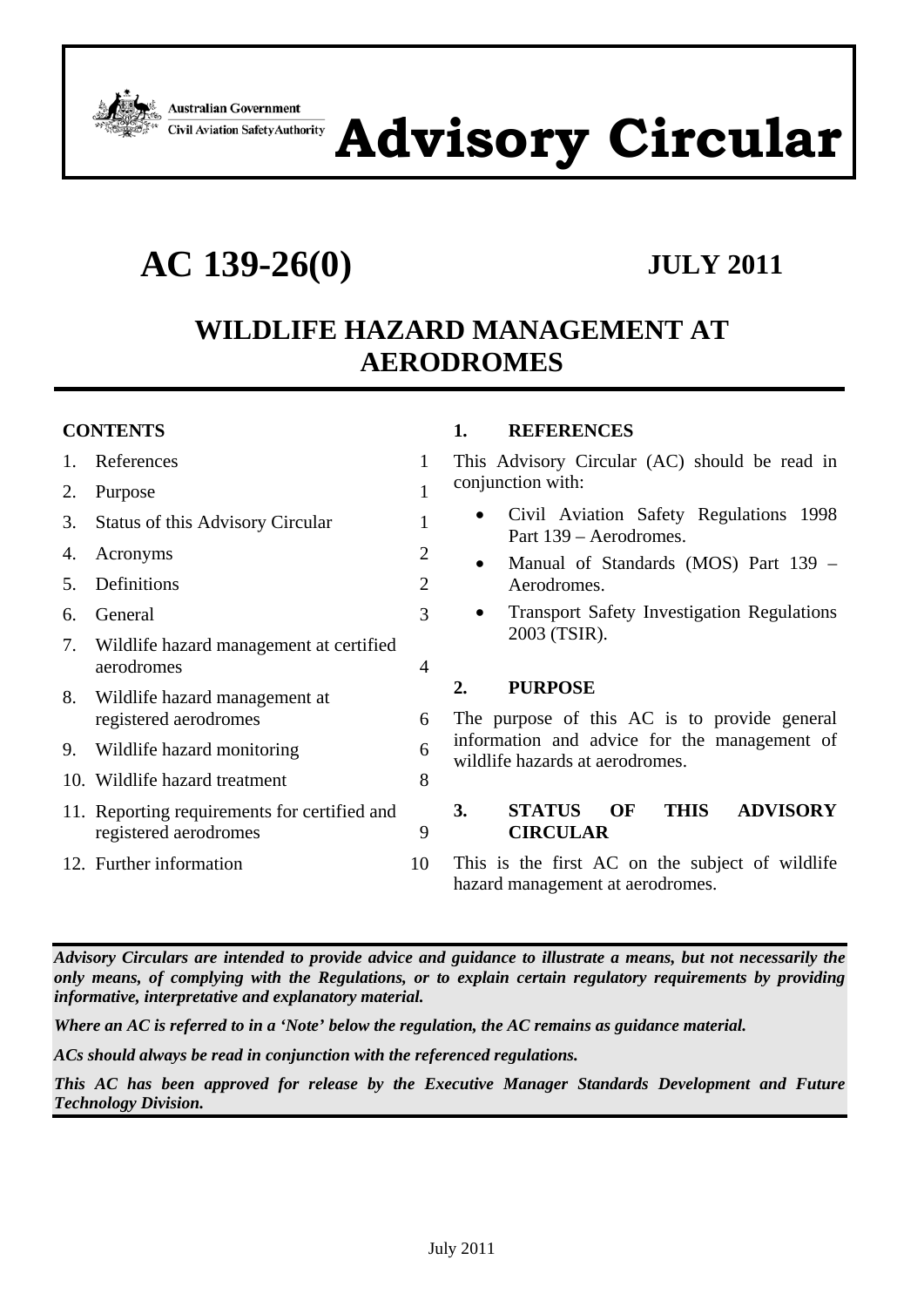#### **4. ACRONYMS**

| 4.1 |  | The following are acronyms used throughout this AC: |  |
|-----|--|-----------------------------------------------------|--|
|     |  |                                                     |  |

| AC           | <b>Advisory Circular</b>                               |
|--------------|--------------------------------------------------------|
| <b>ATSB</b>  | <b>Australian Transport Safety Bureau</b>              |
| <b>ERSA</b>  | En-Route Supplement Australia                          |
| <b>ICAO</b>  | International Civil Aviation Organization              |
| <b>MOS</b>   | <b>Manual of Standards</b>                             |
| <b>NOTAM</b> | Notice to Airmen                                       |
| <b>SMS</b>   | <b>Safety Management System</b>                        |
| <b>TSIR</b>  | <b>Transport Safety Investigation Regulations 2003</b> |
| <b>WHMP</b>  | Wildlife Hazard Management Plan                        |

#### **5. DEFINITIONS**

**5.1** The following definitions explain various terms used throughout this AC:

*Wildlife -* includes all birds, bats and terrestrial animals as a practical definition.

*Wildlife strike -* when wildlife and a moving aircraft collide.

*Confirmed wildlife strike -* A wildlife strike is confirmed in the following cases:

- When physical evidence of a wildlife strike is found on the runway or runway strip used by the aircraft involved (unless another reason for the death of the wildlife can be found);
- When physical evidence of the strike is found on the aircraft involved following an inspection; and
- In any other instance where it can be reasonably proved from evidence that wildlife was struck as a direct result of a moving aircraft. For example, when aircrew report they definitely saw, heard or smelt a wildlife strike.

*Suspected wildlife strike -* An event where a wildlife strike has been suspected by aircrew or ground personnel but upon inspection:

- no carcass from the wildlife is found; and
- there is no physical evidence on the aircraft of the strike having occurred.

*Wildlife incident -* An event where it is likely that a strike could have resulted from a wildlife hazard. A near miss event involving both wildlife and aircraft should be considered a form of wildlife incident.

*Wildlife Hazard Management Plan -* A plan which identifies the wildlife hazard risk and details the measures used to treat that risk. This is also referred to in the MOS as a "bird or animal hazard management plan".

*Hazard -* describes the source of potential harm to an aircraft caused by wildlife.

*Risk -* describes the likelihood of a wildlife strike occurring and the resultant consequence to the aircraft.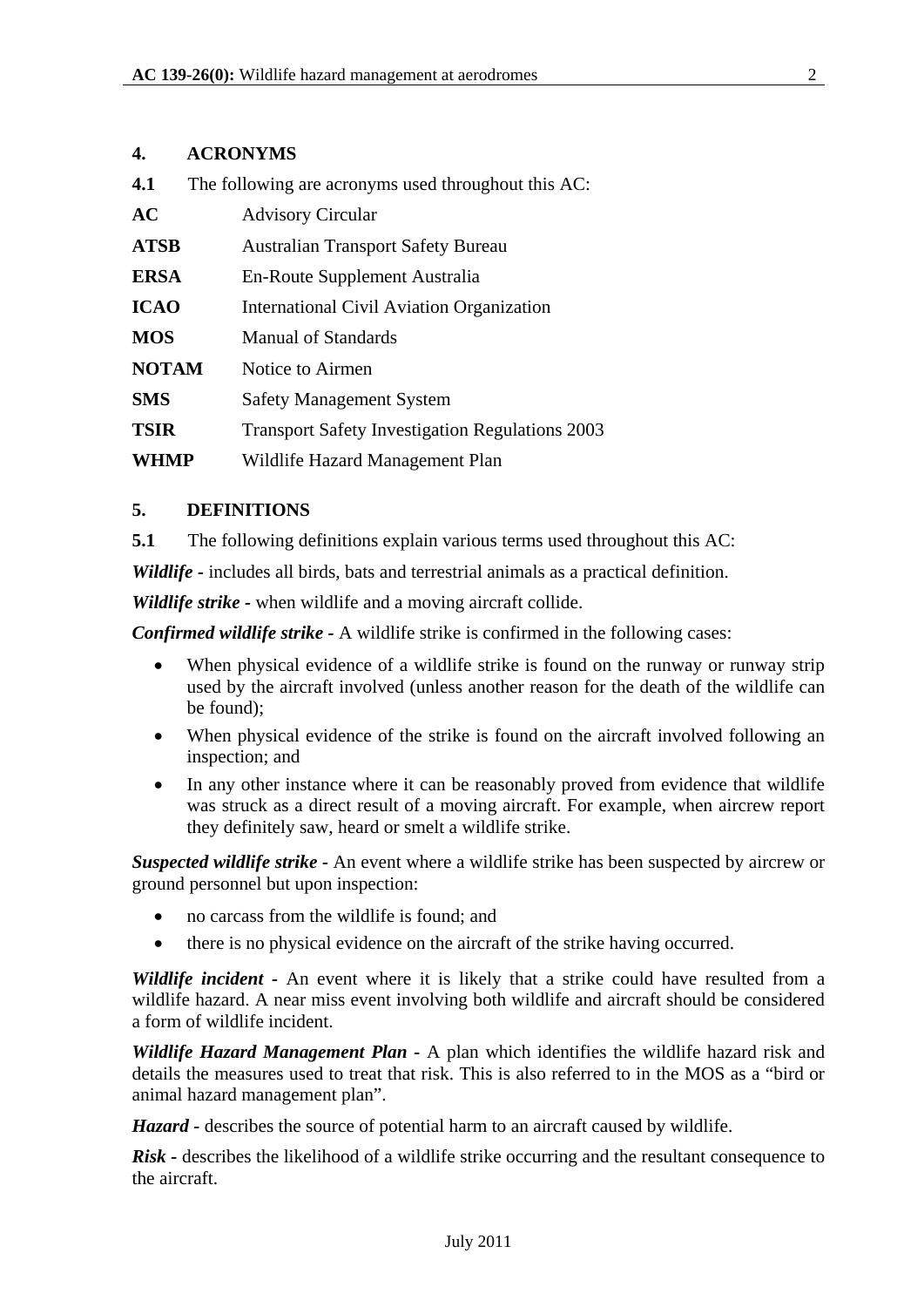*Risk treatment -* describes the measures taken to reduce the likelihood of a wildlife strike occurring and/or the resultant consequence.

*Substantial damage -* means damage or structural failure incurred by an aircraft by a wildlife strike that adversely affects the structural strength, performance or flight characteristics of the aircraft and that would normally require major repair or replacement of the affected component.

*Aerodrome vicinity -* includes any facility, site or area which is identified as contributing to the risk at the aerodrome.

#### **6. GENERAL**

**6.1** Aviation safety statistics have demonstrated that wildlife can pose a significant hazard to the safe conduct of aircraft operations. According to recent worldwide data, the vast majority of wildlife strikes occur either on or within the immediate vicinity of an aerodrome.

**6.2** In many wildlife strike events, damage is sustained to the aircraft involved and/or the aircraft is delayed to allow for an inspection of possible damage. In more serious cases, the damage from a strike could result in the aircraft being unable to maintain safe operations.

**6.3** It is important that all reasonable action is taken by aerodrome operators to manage the wildlife hazard at their aerodrome. The recommended approach is to:

- identify and monitor the wildlife hazard;
- assess the hazard and rank wildlife species in their order of risk;
- identify suitable risk treatment options;
- develop a Wildlife Hazard Management Plan (WHMP) that is appropriate to address the hazard;
- implement the WHMP and monitor its effectiveness: and
- review and update the WHMP regularly.

**6.4** Operators of Certified Aerodromes are required to monitor and record the presence of wildlife on or in the vicinity of the aerodrome. Where this monitoring confirms the existence of a wildlife hazard, the aerodrome operator must develop a WHMP.

**6.5** Operators of Registered Aerodromes are required to monitor wildlife activity during their serviceability inspections. It is recommended that the operators of these aerodromes also consider the development of a WHMP, in the form of written procedures, where a wildlife hazard is found to exist.

**6.6** At certain other aerodromes, it is recommended that the wildlife hazard is assessed and that appropriate action is taken to manage the risk.

**6.7** The scope of the WHMP and the actions taken to manage the hazard should be commensurate with the responsibilities of the aerodrome operator.

**6.8** When assessing the wildlife hazard, individual species should be identified and prioritised in order of risk. The mass of the wildlife species and its behavioural characteristics (i.e. herding, flocking etc.) should be considered as this will affect the likelihood of a strike occurring and the resultant consequence.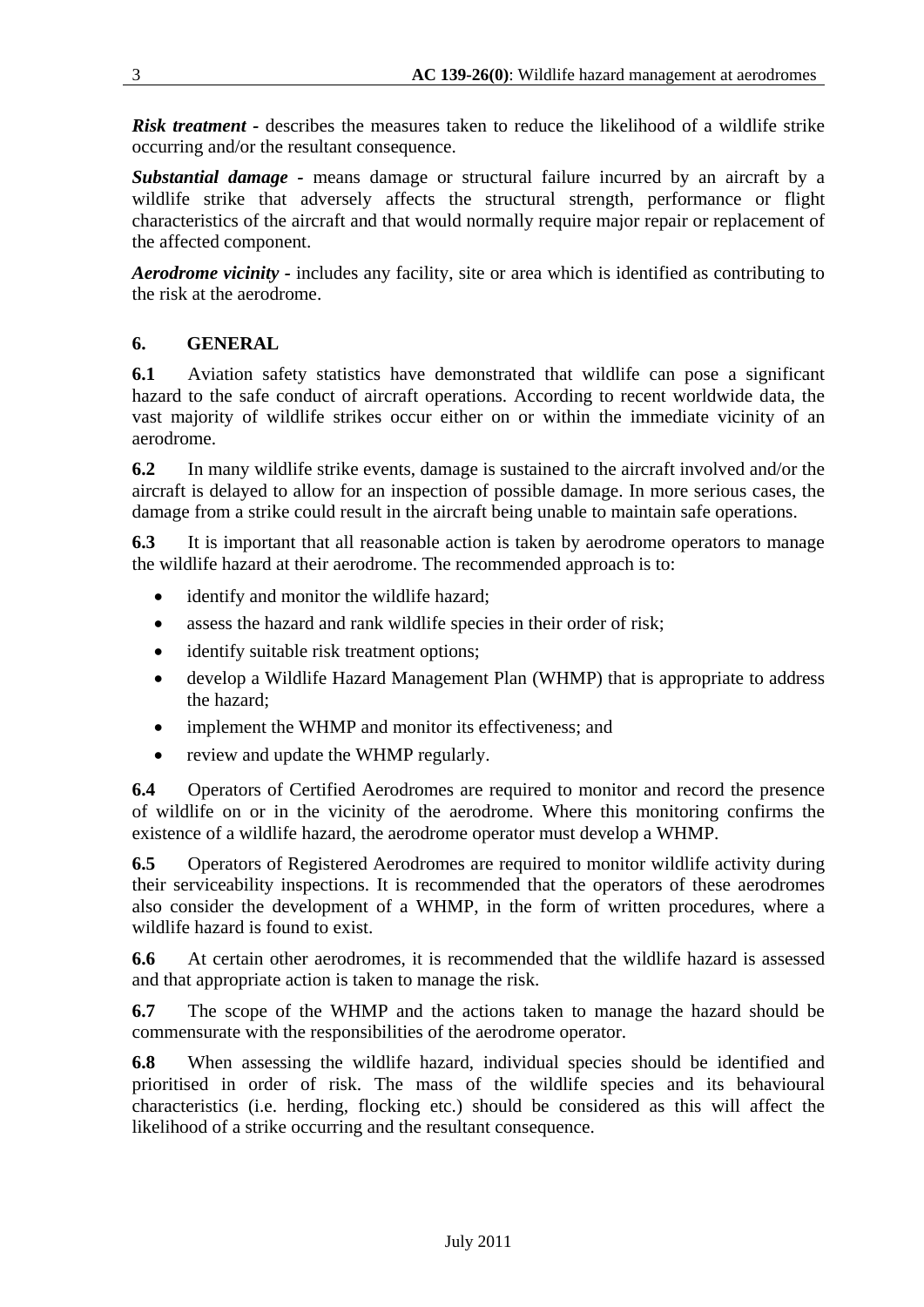**6.9** When assessing the wildlife hazard, the aerodrome operator should consider the number of confirmed and suspected strikes as well as any wildlife incidents that have occurred at the aerodrome. The practice of recording wildlife incidents is hence recommended as such events can indicate a situation with the potential to cause an actual wildlife strike.

**6.10** Where required, advice should be sought from a suitably qualified person when assessing and mitigating the wildlife risk.

**6.11** For wildlife hazards in the aerodrome vicinity which contribute to the risk but are outside the control of the aerodrome operator (i.e. on land located outside the aerodrome boundary), it is expected that the aerodrome operator will:

- advise the relevant land owner(s) or controlling authority of both the nature of the wildlife hazard and the resultant impact on the aerodrome; and
- work with the relevant land owner(s) or controlling authority to manage the wildlife hazard.

**6.12** Wildlife strikes must be reported to the Australian Transport Safety Bureau (ATSB). More information on reporting requirements can be found in section 11.2 of this AC.

**6.13** Aerodrome operators are encouraged to actively engage with their aircraft operators and other relevant stakeholders including the sharing of wildlife hazard and strike information.

#### **7. WILDLIFE HAZARD MANAGEMENT AT CERTIFIED AERODROMES**

**7.1** The following section details the requirements, guidelines and recommendations for the operators of Certified Aerodromes with regard to wildlife hazard management.

#### **7.2 Aerodrome serviceability inspections**

**7.2.1** Aerodrome serviceability inspections are visual checks used to assess the safety of the aerodrome at a particular point in time. Wildlife hazard identification forms an important part of these inspections and as a minimum, a check must be made of the following:

- the condition of aerodrome fencing (particularly in critical areas);
- climatic or seasonal considerations, such as the presence of:
	- ° wildlife at certain times of the year; and
	- ° the depth of water in drainage ponding areas etc.;
- possible shelter provided by aerodrome infrastructure (such as buildings, equipment and gable markers);
- wildlife hazard management procedures (as incorporated in the environmental management procedures for the aerodrome);
- off-airport attraction sources (such as animal sale centres, picnic areas, aeration facilities, waste disposal and landfill areas etc.); and
- the use of harassment procedures where appropriate.

**7.2.2** The aerodrome serviceability inspection should support wildlife monitoring at the aerodrome.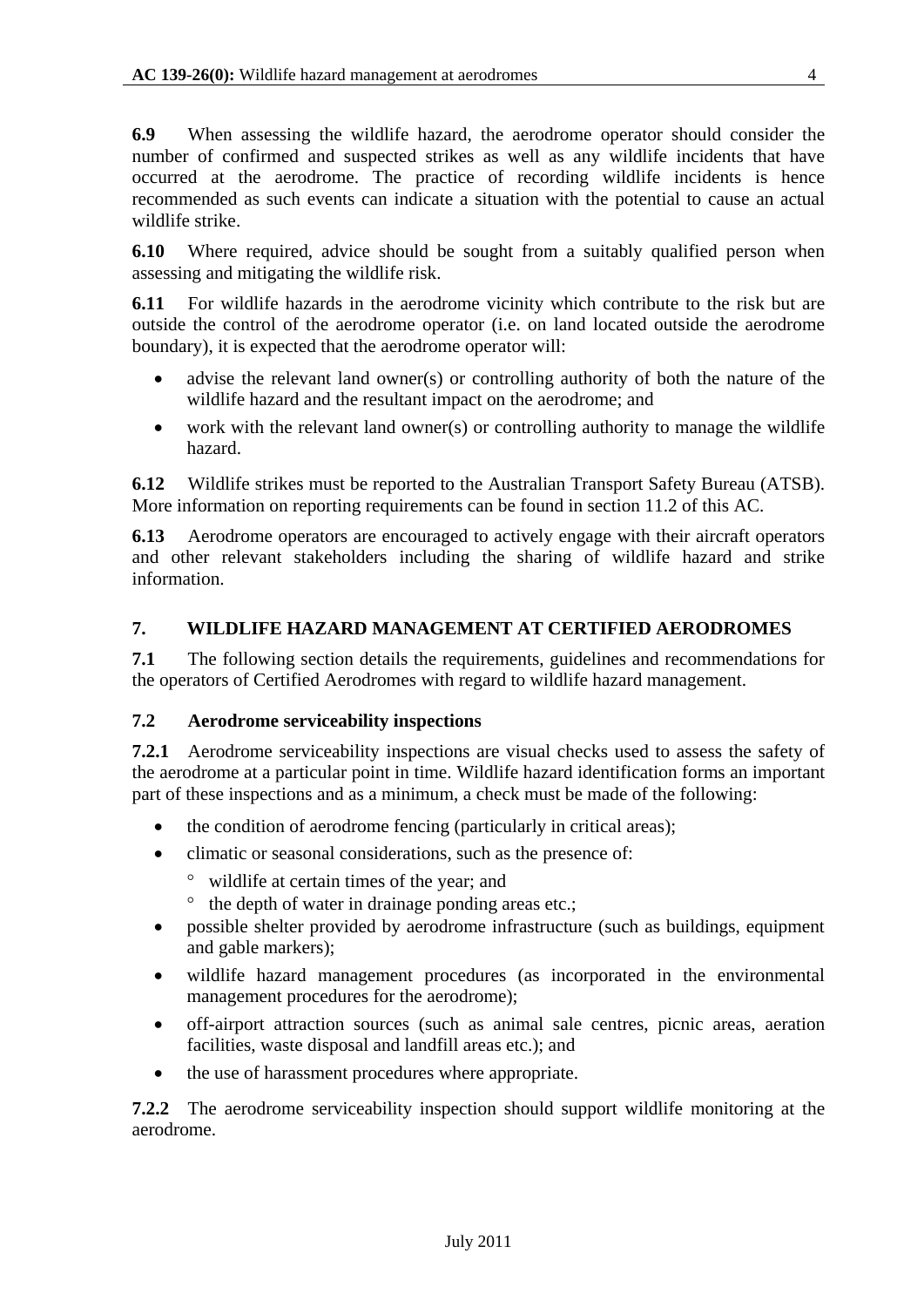#### **7.3 Wildlife Monitoring**

**7.3.1** Operators of Certified Aerodromes are required to monitor and record on a regular basis the presence of wildlife on the aerodrome. This requirement also extends to the aerodrome vicinity where wildlife hazards outside the aerodrome boundary are found to impact on the safe operation of the aerodrome. The recommended practice for monitoring wildlife hazards can be found in section 9 of this AC.

**7.3.2** Monitoring personnel should be suitably trained to be able to:

- perform an initial identification of the wildlife species;
- assess populations and describe their behaviour; and
- demonstrate an understanding of the recording and reporting process.

**7.3.3** To perform their roles properly, it is recommended that monitoring personnel have access to wildlife identification materials and equipment such as a field guide, identification books, binoculars etc.

**7.3.4** Records of the results from wildlife monitoring must be maintained.

#### **7.4 Wildlife Hazard Management Plan**

**7.4.1** Where monitoring confirms the existence of a wildlife hazard to aircraft operations, the operator of a Certified Aerodrome must produce a WHMP.

**7.4.2** The WHMP must be prepared by a suitably qualified person such as an ornithologist, biologist or someone with demonstrated expertise in the management of the wildlife hazard.

**7.4.3** The scope and complexity of the WHMP should be commensurate with the wildlife hazard at the aerodrome. The content of the plan must address the following as a minimum:

- hazard assessment (including monitoring action and analysis);
- pilot notification (reporting);
- liaison and working relationships with land use planning authorities;
- on-airport sources of wildlife attraction (i.e. food, water, shelter etc.);
- suitable harassment methods; and
- an ongoing strategy for wildlife hazard reduction (i.e. the provision of appropriate fencing).

**7.4.4** For more information on hazard assessments, please refer to sections 6.8, 6.9 and 6.10 of this AC for more information.

**7.4.5** The responsibilities for wildlife hazard management and the roles of key personnel should be clearly defined in the WHMP.

**7.4.6** Once produced, the WHMP should be subject to continuous review and improvement to ensure it remains commensurate with the wildlife hazard at the aerodrome.

**7.4.7** The following events should trigger an immediate and urgent review of the WHMP:

- when an aircraft experiences multiple wildlife strikes;
- when an aircraft experiences substantial damage following a wildlife strike;
- when an aircraft experiences an engine ingestion of wildlife; and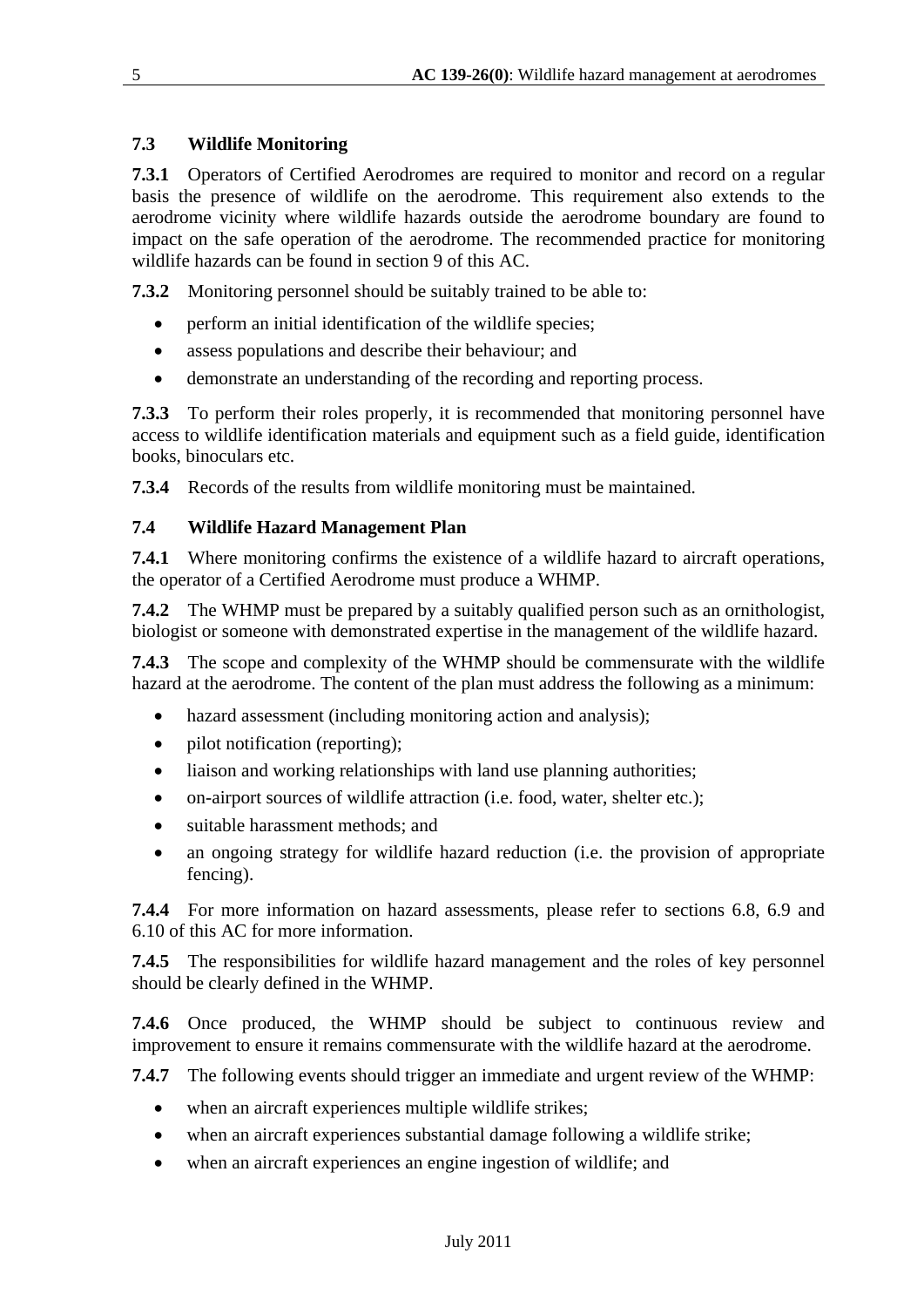• when wildlife are observed on the aerodrome in size or in numbers that are capable of causing the events described above.

**7.4.8** For aerodromes with a significant wildlife hazard, a Wildlife Hazard Management Committee can be formed to coordinate the efforts of the aerodrome operator, qualified persons and any key stakeholders.

#### **7.5 Integration with the Aerodrome Safety Management System**

**7.5.1** To ensure a consistent approach to hazard identification and risk management is undertaken, the WHMP should be integrated with the Aerodrome Safety Management System (SMS).

**7.5.2** Both confirmed and suspected wildlife strikes as well as any wildlife incidents should all be considered when assessing the wildlife strike risk through the SMS.

**7.5.3** Any investigations into a wildlife strike, wildlife incident etc. should follow the relevant investigation procedures in the SMS.

**7.5.4** The WHMP should also be subject to the review and audit functions of the SMS.

#### **8. WILDLIFE HAZARD MANAGEMENT AT REGISTERED AERODROMES**

**8.1** The following section details the requirements and recommendations for the operators of Registered Aerodromes with regard to wildlife hazard management.

**8.2** The serviceability inspection checklist used at a Registered Aerodrome must include a check for wildlife activity both on and in the vicinity of the aerodrome.

**8.3** If this assessment shows the existence of a wildlife hazard, operators of a Registered Aerodrome should be able to demonstrate that they are discharging their duty of care in providing a safe facility for aircraft operations. Registered Aerodromes should develop a simplified WHMP, in the form of written procedures, where a wildlife hazard is found to exist.

**8.4** If appropriate for managing the wildlife hazard, it is recommended that these procedures cover the monitoring, assessment and treatment of wildlife hazards. Refer to sections 6, 7, 9 and 10 of this AC for more information.

**8.5** Operators of a Registered Aerodrome are further required to issue Notice To Airmen (NOTAM) to the same standard as required for Certified Aerodromes. More information on reporting requirements can be found in section 11 of this AC.

#### **9. WILDLIFE HAZARD MONITORING**

**9.1** Before the wildlife hazard can be effectively treated, it must first be identified through a monitoring process. The personnel selected to conduct monitoring should be suitably trained. Refer to section 7.3.2 of this AC for more information.

**9.2** Wildlife monitoring must involve:

- wildlife presence and behaviour on the aerodrome; and
- wildlife activity in the vicinity of the aerodrome.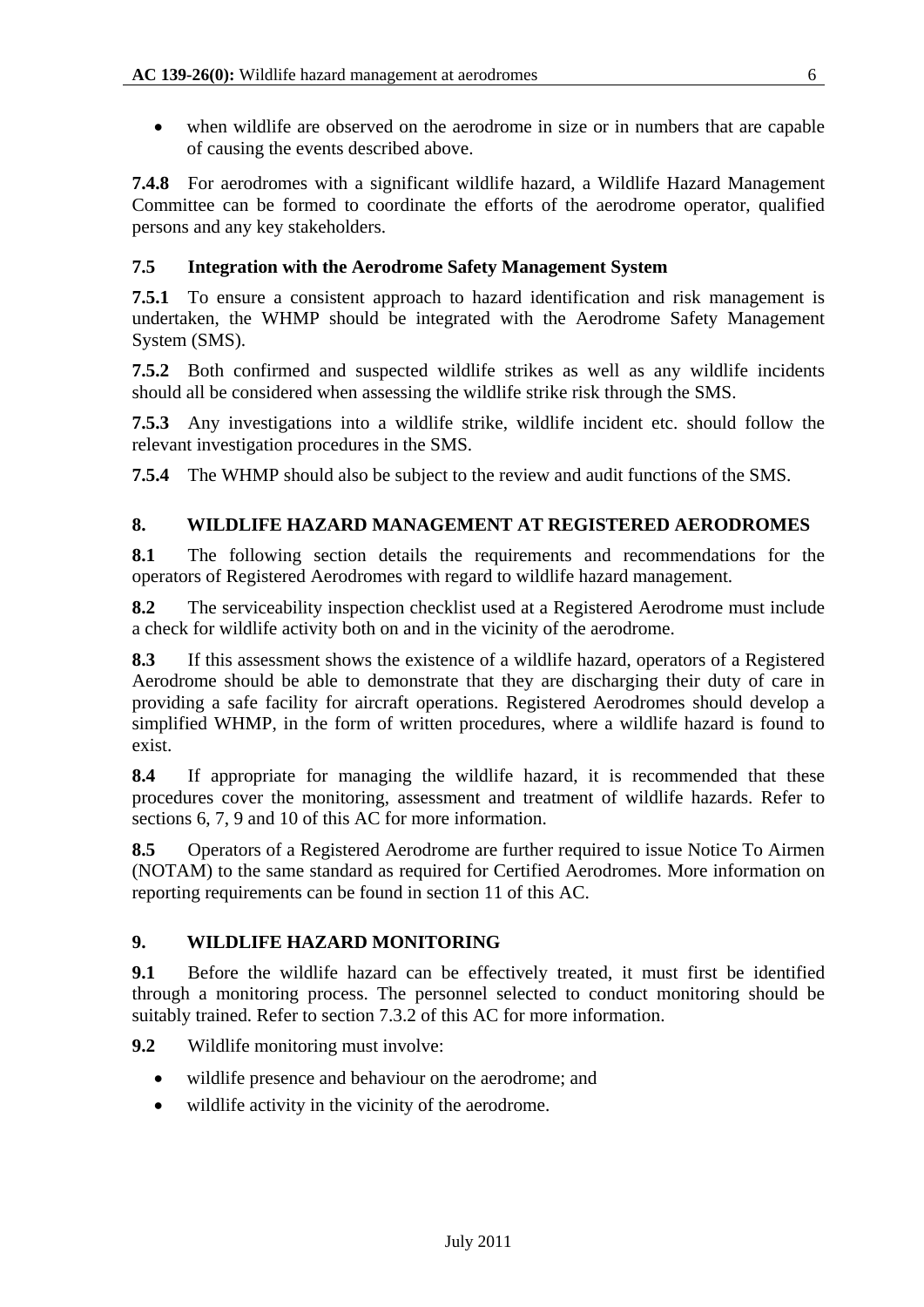#### **9.3 Wildlife monitoring on the aerodrome**

- **9.3.1** The following is a suggested practice for monitoring wildlife on the aerodrome:
	- The aerodrome environment should be divided into separate monitoring zones. It is reasonable to expect that the aerodrome operator will select these zones based on:
		- ° Geographical size;
		- ° Specific environmental factors within the zone such as terrain, soil type, flora, land use etc.; and
		- ° The operational use of the zone by aircraft such as takeoff, approach etc.
	- A trained person should monitor and record wildlife populations and behaviour within each zone; and
	- Any wildlife that transit across the zone, either by ground or by air, should be included.

**9.3.2** Wildlife monitoring should be conducted regularly and the frequency should correlate to the severity of the wildlife hazard. In other words, the greater the wildlife hazard, the more frequently monitoring should be conducted.

**9.3.3** The timing of wildlife monitoring should be such that it provides a complete coverage of wildlife activity, day or night, as appropriate to the aerodrome.

#### **9.4 Wildlife monitoring in the vicinity of the aerodrome**

**9.4.1** The monitoring of wildlife in the vicinity of the aerodrome should cover any obvious concentrations of wildlife and/or sources of wildlife attraction (i.e. habitat, migratory routes, feeding and breeding areas etc.) which contribute to the risk at the aerodrome.

**9.4.2** Monitoring in the vicinity of the aerodrome could include but is not limited to:

- areas used for waste, recycling, offal or sewage;
- wetlands, marshes, areas of water discharge and open waterways;
- areas containing significant food sources for high risk species; and
- national parks, wildlife reserves and other significant wildlife corridors.

**9.4.3** The identification of these areas could be achieved by:

- the observation of wildlife transiting across the aerodrome between separate sources of attraction;
- the physical observation of land uses in the aerodrome environment; and
- any wildlife hazard reports received from pilots, authorities and/or the general public.

**9.4.4** The outcome of the wildlife monitoring must be recorded. These records should be maintained in order to provide a detailed history of wildlife populations and behaviour over time.

**9.4.5** Once monitoring has identified a wildlife hazard, it should then be assessed. Please refer to sections 6.8, 6.9 and 6.10 of this AC for more information.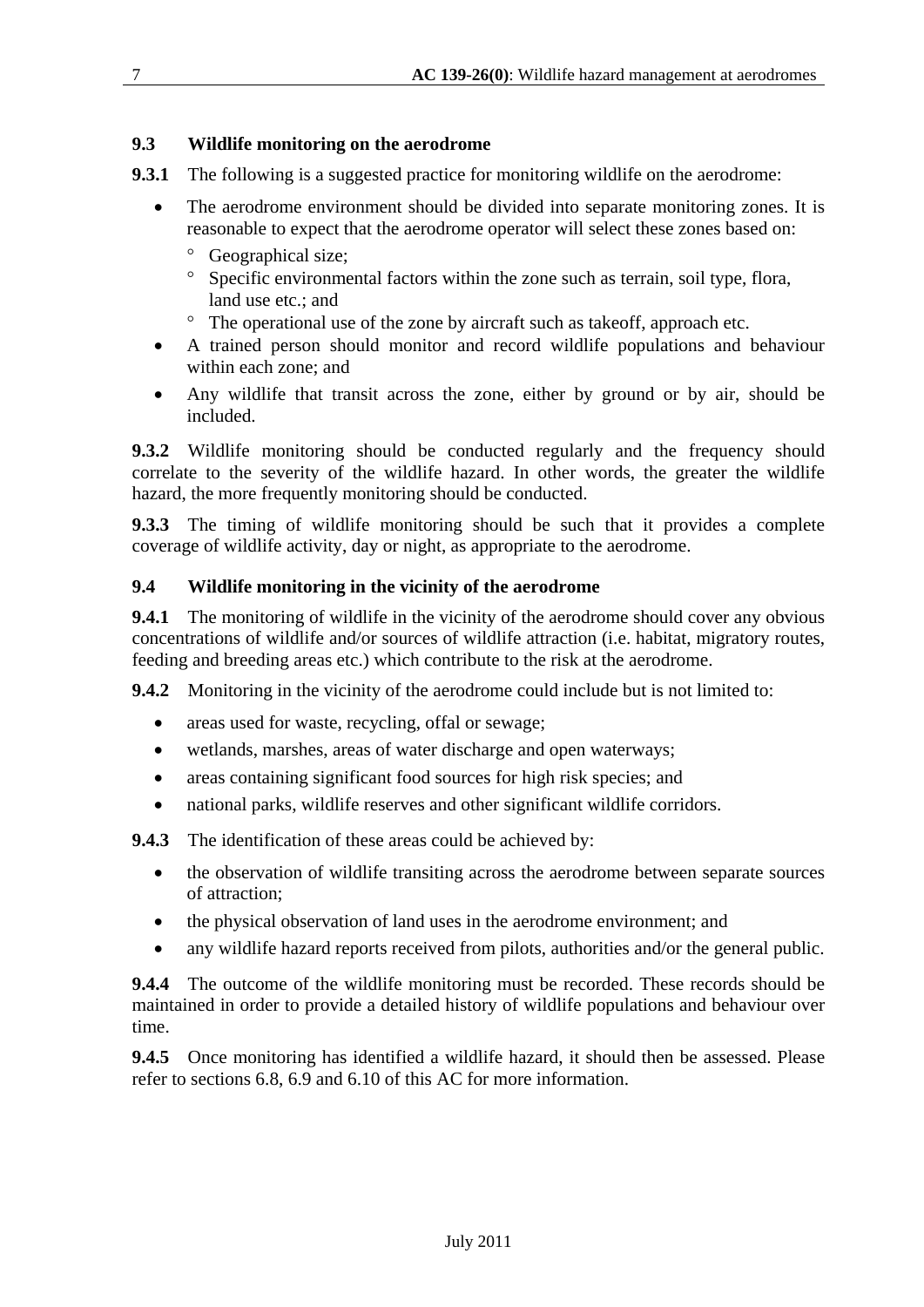#### **10. WILDLIFE HAZARD TREATMENT**

**10.1** Once the wildlife hazard has been identified, monitored and assessed, the aerodrome operator should implement appropriate controls to manage the risk. Given the wide variety of wildlife species, it is likely that more than one control measure will be required.

**10.2** In order to determine what are appropriate and effective treatments, it is recommended that the aerodrome operator seek guidance from one or more of the following sources:

- rangers, ornithologists, zoologists, other wildlife experts; and/or
- other aerodrome operators with experience in treating a similar wildlife hazard.

**10.3** Priority should be given to addressing those wildlife species that were identified as being the highest risk. The treatment options themselves generally fall into two categories being Pre-emptive and Active.

**10.4 Pre-emptive treatments.** These are generally applied to the aerodrome environment and can include but are not limited to:

- provision of appropriate fencing around the aerodrome boundary;
- removal of food and habitat sources;
- covering of open water sources, drains etc.;
- use of spikes, wire, nets and/or mesh to prevent roosting;
- selection of plant species with reduced attraction qualities;
- maintenance of grasses at set lengths above the ground;
- removal or covering of exposed sources of waste, sewage, offal etc.; and
- the use of appropriate landscaping techniques.

**10.5 Active treatments.** These are generally applied to the actual wildlife hazard and could include but are not limited to:

- the use of scare tactics such as horns, sirens, loud hailers, gas cannons, pyrotechnics, arm waving and chasing;
- the simulation of threats to wildlife such as lures, dogs, distress call generators etc.; and
- the use of capture or culling practices.

**10.6** Appropriate approval should be obtained from the relevant authorities before treatment commences. Personnel should be properly trained and qualified in the use of the treatment.

**10.7** When using active treatments, care should be taken to ensure that the wildlife responding to the treatment will not be directed towards an aircraft.

**10.8** The recommended practice for addressing wildlife hazards in the aerodrome vicinity can be found in section 6.11 of this AC.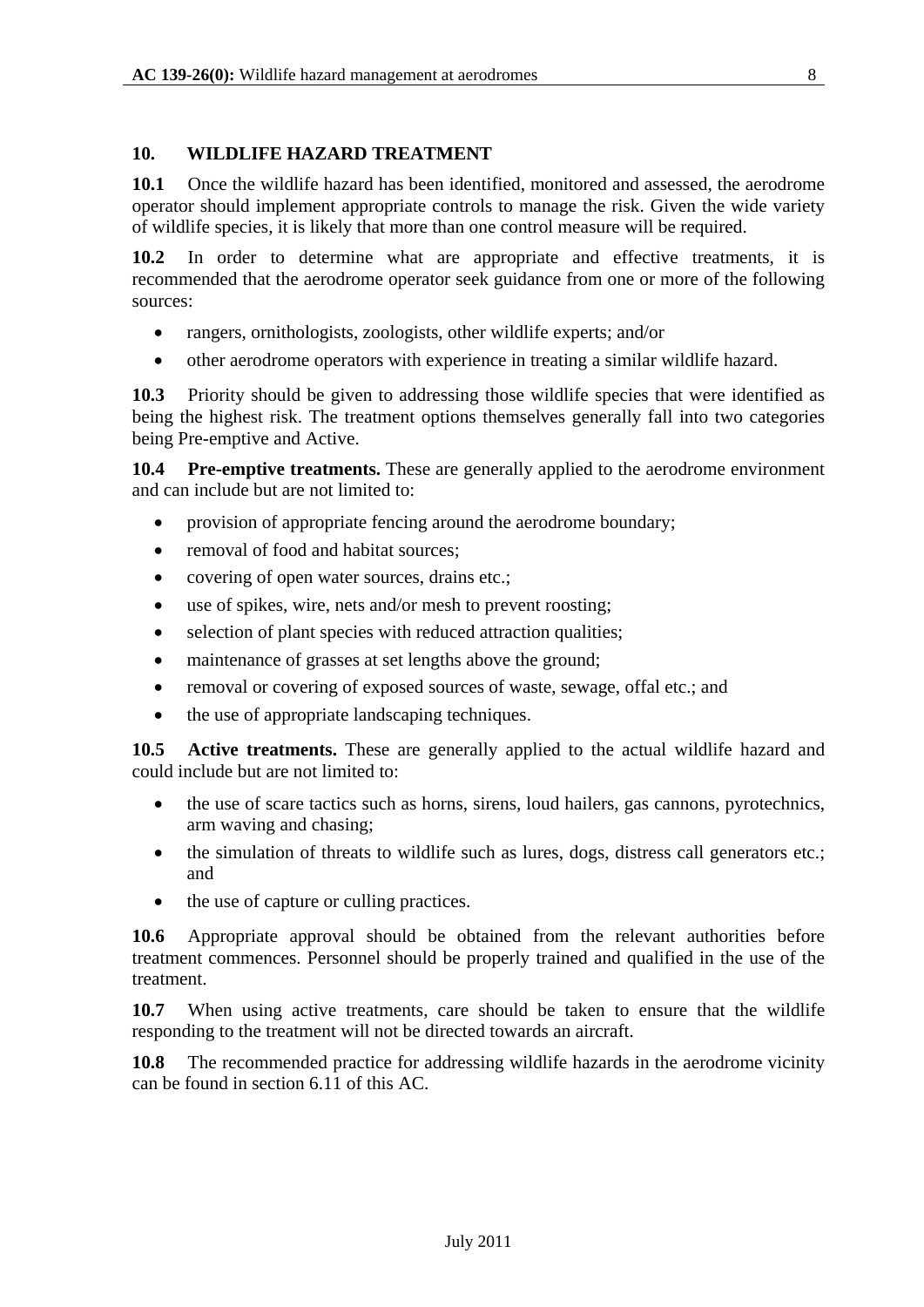#### **11. REPORTING REQUIREMENTS FOR CERTIFIED AND REGISTERED AERODROMES**

**11.1** The following section details the requirements, guidelines and recommendations for the operators of Certified and Registered aerodromes in the reporting of wildlife strikes and wildlife hazards.

#### **11.2 Wildlife strike reports to the Australian Transport Safety Bureau (ATSB)**

**11.2.1** The ATSB is a key recipient of wildlife strike information and conducts periodic analysis of the information that it receives. Detailed reports on wildlife strikes are then released to the aviation industry on a routine basis.

**11.2.2** Under TSIR, the operators of Certified and Registered aerodromes are required to report to the ATSB within 72 hours a wildlife strike occurring at their aerodrome. For all aircraft operations, the TSIR defines a wildlife strike as being *'a collision with an animal, including a bird*'.

**11.2.3** Reports to the ATSB can be made via post, fax or email using the official form sourced from the ATSB website: http://www.atsb.gov.au/mandatory/asair.aspx

**11.2.4** If the wildlife strike results in the death or injury of a person and/or serious damage to the aircraft, reports must be made immediately to the ATSB via telephone on **1800 011 034** or via fax on **(02) 6274 6434.**

**11.2.5** Reports to the ATSB must include the following information as known by the person making the report:

- The name and contact details of the reporter;
- The date and time (local) of the strike;
- Aircraft part(s) damaged (if any);
- The location of the strike (i.e. at aerodrome, greater than 5 kilometres away, etc)

**11.2.6** Reports to the ATSB should also include the following details as known by the person making the report:

#### • **For bird strikes:**

- ° The runway number used by the aircraft operation;
- ° The number of birds sighted;
- ° The number of birds struck;
- ° The species involved (or bird type if the actual species is not known);
- $\degree$  The size (large, medium, small etc.) of the actual bird(s) involved (not what is the normal size for the particular species);
- ° The details of any engine ingestion (including the number of engines experiencing ingestion).

#### • **For animal strikes:**

- ° Specific location (runway, taxiway, etc.);
- $\degree$  The size (large, medium, small etc.) of the animals(s) involved (not what is the normal size for the particular species);
- ° The species involved (or type of animal if species is not known);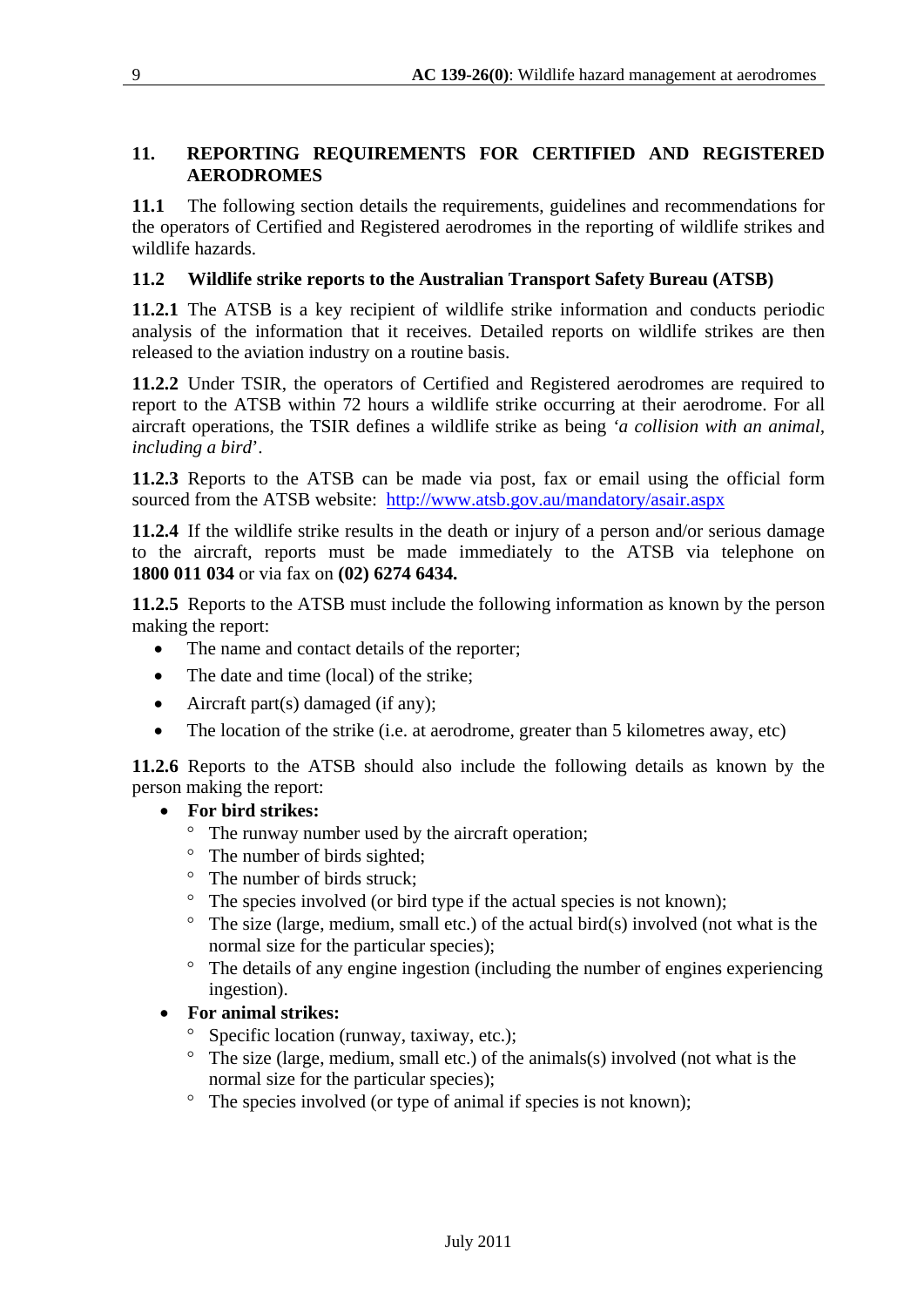**11.2.7** As the process for identifying the wildlife species can take time, an initial report with the known information must be submitted to the ATSB within 72 hours. If a subsequent investigation uncovers additional details of the strike (such as the species involved), the ATSB should then be contacted with the new information. The original report can then be updated accordingly.

**11.2.8** Should the aerodrome operator be unable to identify the wildlife species involved in the strike, forensic identification methods such as DNA sampling of the remains may assist. More information is available from the ATSB report titled "Forensic Identification of Aviation Bird Strikes in Australia":

http://www.atsb.gov.au/media/32727/grant\_20050117.pdf

**11.2.9** Under the TSIR, aircraft operators are also required to report a wildlife strike involving their aircraft to the ATSB.

#### **11.3 Wildlife hazard reports through Notice To Airmen (NOTAM)**

**11.3.1** Certified and Registered aerodromes are required to report to the Australian NOTAM office any significant increases or concentrations in wildlife both on and in the vicinity of the aerodrome. This practice ensures that pilots and aircraft operators can continuously assess the wildlife hazard at the aerodrome.

**11.3.2** At aerodromes where a standing caution is included in En-Route Supplement Australia (ERSA) for a bird or animal hazard, NOTAM action must only be initiated where there is a significant increase in the wildlife hazard. Any such NOTAMs must include the following specific information:

- the wildlife species;
- the periods of wildlife activity; and
- their likely location and flight path.

#### **11.4 Wildlife hazard information in Enroute Supplement of Australia (ERSA)**

**11.4.1** Where a standing caution for wildlife hazards at an aerodrome is published in ERSA, it is recommended that the following information is also included:

- the high risk species commonly found at the aerodrome;
- the location of any significant sources of attraction (both on the aerodrome and in the vicinity) as applicable to the high risk species;
- any periods, seasons and/or times of increased wildlife activity; and
- other relevant information that describes the wildlife hazard that is normally present at the aerodrome.

#### **12. FURTHER INFORMATION**

**12.1** The Australian Aviation Wildlife Hazard Group is a combined industry and government discussion panel for aviation wildlife hazard management. More information is available through their website at: http://www.aawhg.org

**12.2** The International Civil Aviation Organization (ICAO) has produced information on bird control and reduction in ICAO Doc 9137: Airport Services Manual - Part 3. Copies are available for purchase through their website at:

http://www.icao.int/icao/en/m\_publications.html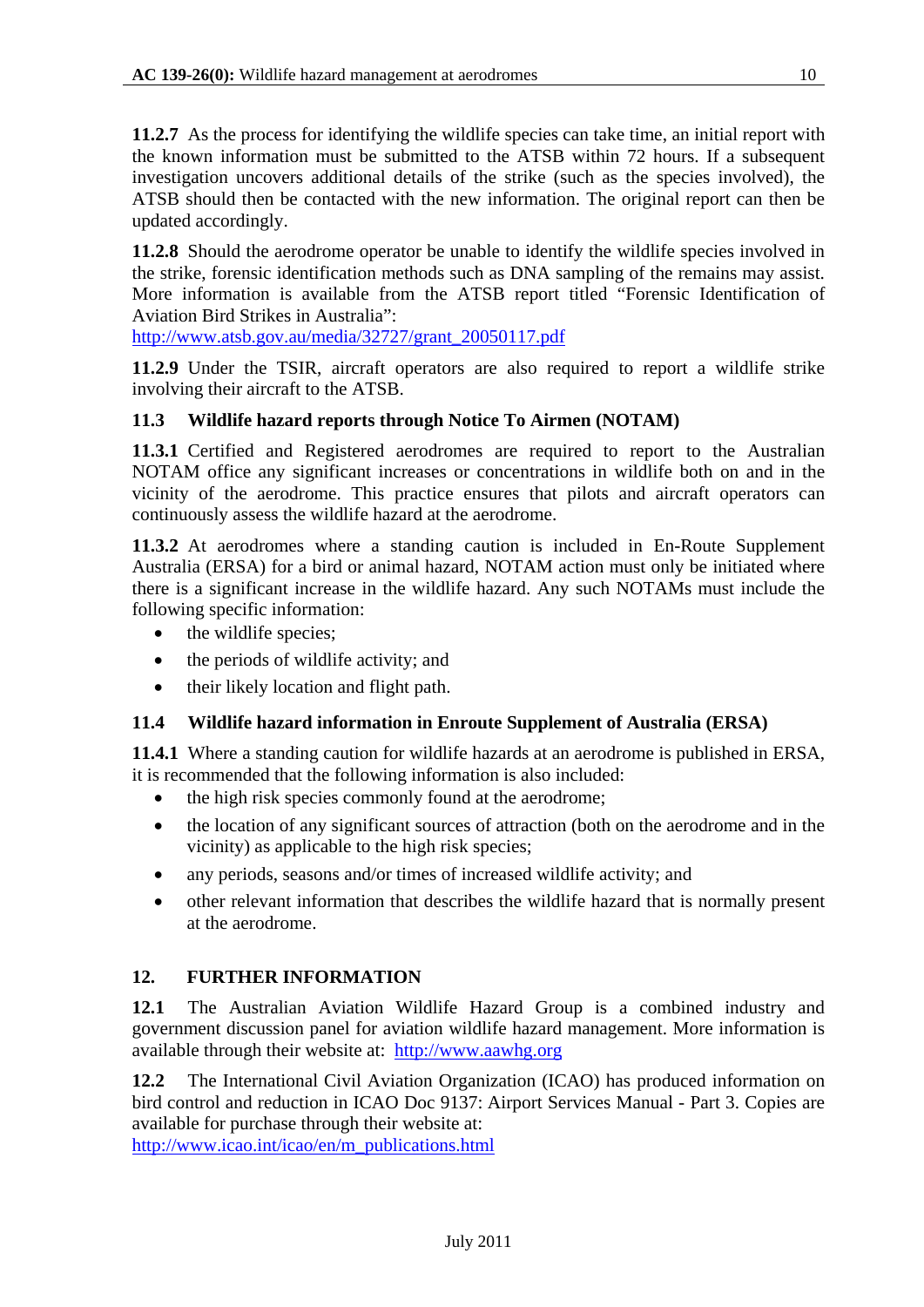**12.3** The ATSB has a number of wildlife strike publications available and aims to publish an 'Australian Aviation Wildlife Strike Statistics' report every two years. More information is available through their website: http://www.atsb.gov.au/research.aspx

**12.4** Further information on wildlife hazard management can also be obtained from the following websites:

- The International Bird Strike Committee: http://www.int-birdstrike.org
- Federal Aviation Administration Wildlife Strike Database: http://wildlife-mitigation.tc.faa.gov/wildlife/database.aspx
- Civil Aviation Authority (United Kingdom) Birdstrikes: http://www.caa.co.uk/default.aspx?catid=375&pagetype=90&pageid=3404
- Transport Canada Wildlife Control: http://www.tc.gc.ca/eng/civilaviation/standards/aerodromeairnav-standardswildlifecontrol-menu-931.htm
- *Note: The Civil Aviation Safety Authority makes no representation regarding the currency and accuracy of the information available from these resources.*

Executive Manager Standards Development and Future Technology

July 2011